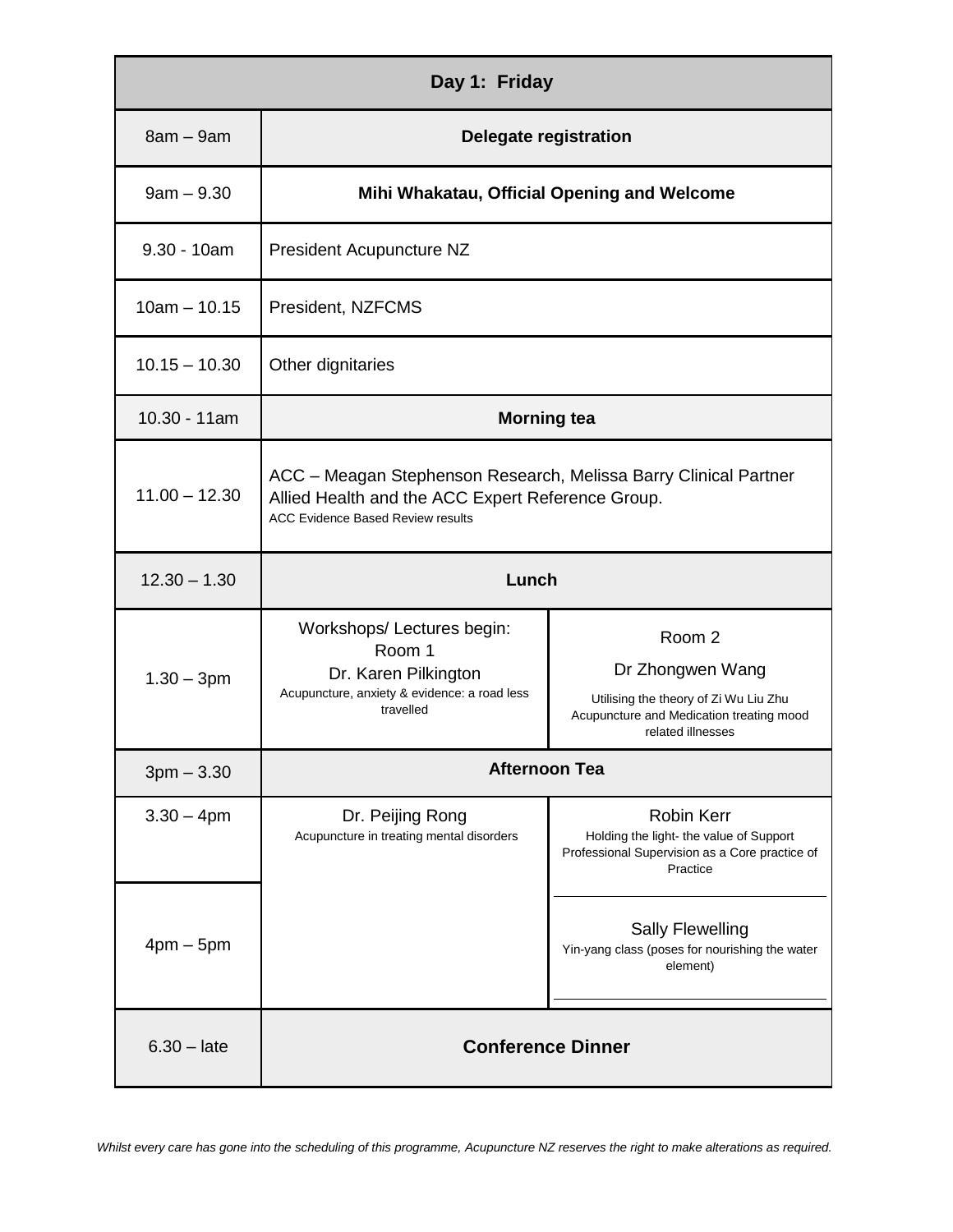| Day 2: Saturday  |                                                                                                                 |                                                                                                                                      |  |
|------------------|-----------------------------------------------------------------------------------------------------------------|--------------------------------------------------------------------------------------------------------------------------------------|--|
| $8.30 - 9$ am    | <b>Registration</b>                                                                                             |                                                                                                                                      |  |
| 9am              | Room 1                                                                                                          | Room <sub>2</sub>                                                                                                                    |  |
|                  | Dr. Peijing Rong<br>Electroacupuncture on Auricular<br>Region for Depression --- Basic and Clinical<br>Research | <b>Sally Flewelling</b><br>yin-yang class exploring the fire meridians (heart<br>and small intestine to keep water up and<br>moving) |  |
| $10am - 10.30$   |                                                                                                                 | Dr. Mike Armour<br>Acupuncture for Depression: A meta-<br>analysis on the impact of dose on<br>depression related outcomes.          |  |
| $10.30 - 11am$   | <b>Morning tea</b>                                                                                              |                                                                                                                                      |  |
| $11.00 - 12.30$  | Dr. Karen Pilkington<br>Acupuncture for depression: in and out of the<br>shadows                                | David Hartmann<br>Using the 5 spirits.                                                                                               |  |
| $12.30 - 1.30$   | Lunch                                                                                                           |                                                                                                                                      |  |
| $1.30 - 2pm$     | Dr Liz Mangan<br>Equally Well" - what is it and why does it matter?                                             | David Hartmann<br>Using the 5 spirits cont'd                                                                                         |  |
| $2pm - 2.30$     | <b>Suzanne Tapper</b><br>Addressing male and female mental health may<br>improve fertility treatment outcomes   |                                                                                                                                      |  |
| $2.30 - 3pm$     | Kate Roberts, Laura Callaghan,<br>Janine Nana, Serena Joe<br>Acupuncture for Mental Health Clinical Forum       |                                                                                                                                      |  |
| $3pm - 3.30$     | <b>Afternoon Tea</b>                                                                                            |                                                                                                                                      |  |
| $3.30 - 5$ pm    | <b>Acupuncture NZ Annual General Meeting</b>                                                                    |                                                                                                                                      |  |
| $5.30 - 6.30$ pm | <b>Drinks and Nibbles</b>                                                                                       |                                                                                                                                      |  |

 *Whilst every care has gone into the scheduling of this programme, Acupuncture NZ reserves the right to make alterations as required.*